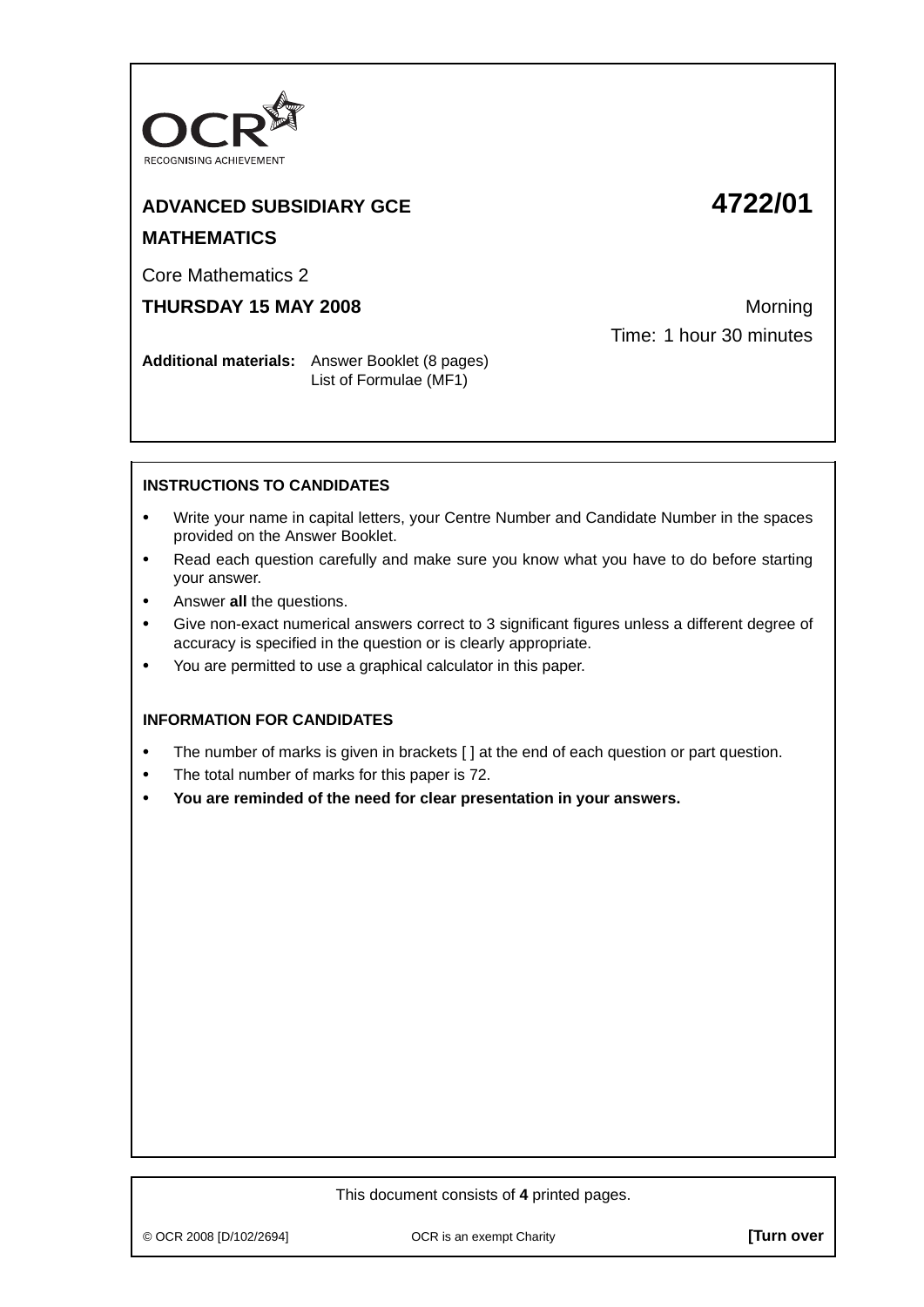## **1** Find and simplify the first three terms in the expansion of  $(2 - 3x)^6$  in ascending powers of *x*. [4]

**2** A sequence  $u_1$ ,  $u_2$ ,  $u_3$ , ... is defined by

$$
u_1 = 3
$$
 and  $u_{n+1} = 1 - \frac{1}{u_n}$  for  $n \ge 1$ .

- (i) Write down the values of  $u_2$ ,  $u_3$  and  $u_4$ . [3]
- **(ii)** Describe the behaviour of the sequence. [1]





The diagram shows a sector *AOB* of a circle with centre *O* and radius 8 cm. The area of the sector is  $48 \text{ cm}^2$ .

- **(i)** Find angle *AOB*, giving your answer in radians. [2]
- **(ii)** Find the area of the segment bounded by the arc *AB* and the chord *AB*. [3]
- **4** The cubic polynomial  $ax^3 4x^2 7ax + 12$  is denoted by  $f(x)$ .
	- (i) Given that  $(x 3)$  is a factor of  $f(x)$ , find the value of the constant *a*. [3]
	- **(ii)** Using this value of *a*, find the remainder when  $f(x)$  is divided by  $(x + 2)$ . [2]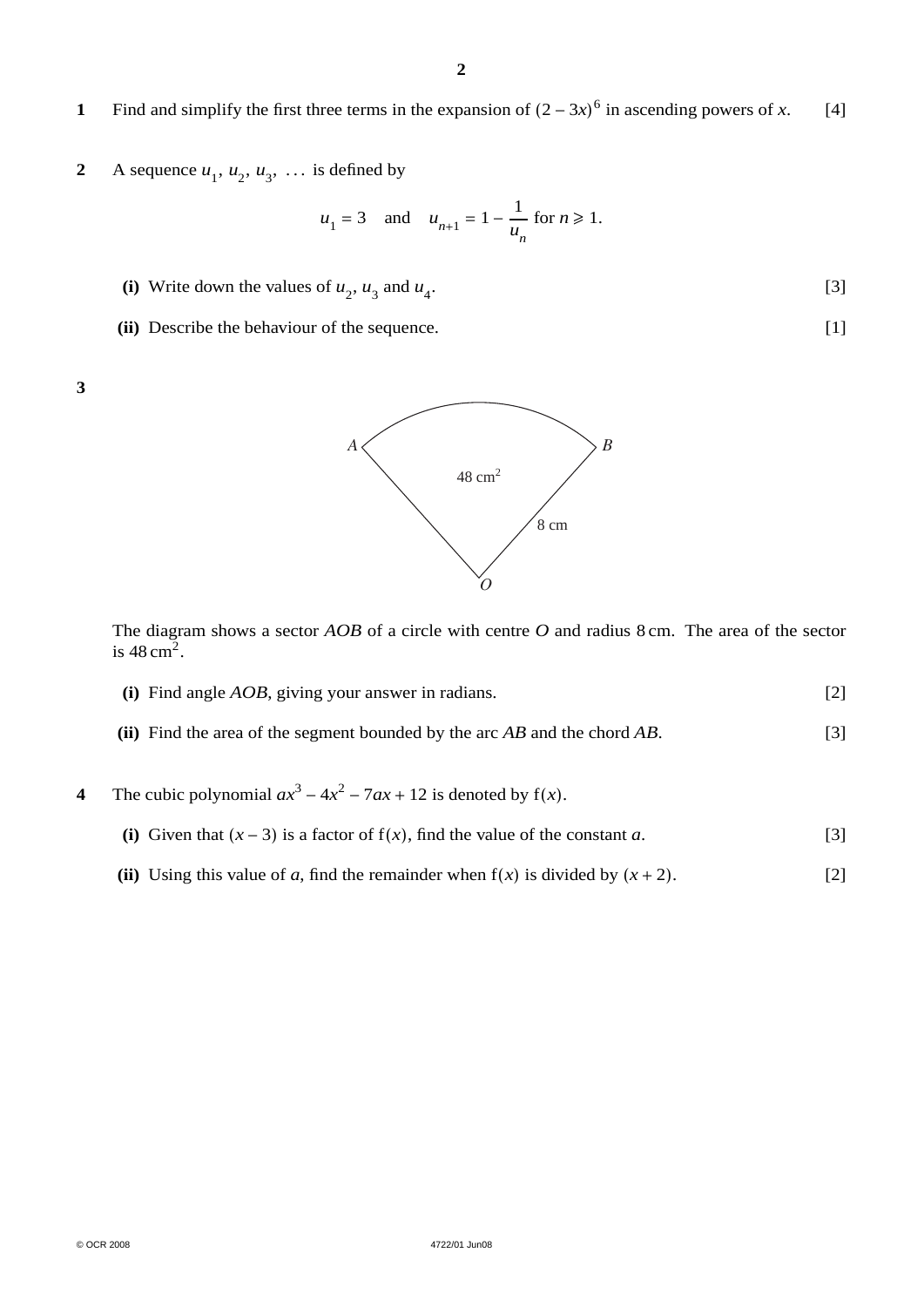

The diagram shows the curve  $y = 3 + \sqrt{x + 2}$ .

The shaded region is bounded by the curve, the *y*-axis, and two lines parallel to the *x*-axis which meet the curve where  $x = 2$  and  $x = 14$ .

**(i)** Show that the area of the shaded region is given by

$$
\int_{5}^{7} (y^2 - 6y + 7) \, \mathrm{d}y. \tag{3}
$$

**(ii)** Hence find the exact area of the shaded region. [4]



**5**



In the diagram, a lifeboat station is at point *A*. A distress call is received and the lifeboat travels 15 km on a bearing of 030◦ to point *B*. A second call is received and the lifeboat then travels 27 km on a bearing of 110◦ to arrive at point *C*. The lifeboat then travels back to the station at *A*.

- **(i)** Show that angle *ABC* is 100◦ .  $[1]$
- **(ii)** Find the distance that the lifeboat has to travel to get from *C* back to *A*. [2]
- **(iii)** Find the bearing on which the lifeboat has to travel to get from *C* to *A*. [4]

7 (a) Find 
$$
\int x^3(x^2 - x + 5) dx
$$
. [4]

**(b) (i)** Find 
$$
\int 18x^{-4} dx
$$
. [2]

(ii) Hence evaluate 
$$
\int_{2}^{\infty} 18x^{-4} dx.
$$
 [2]